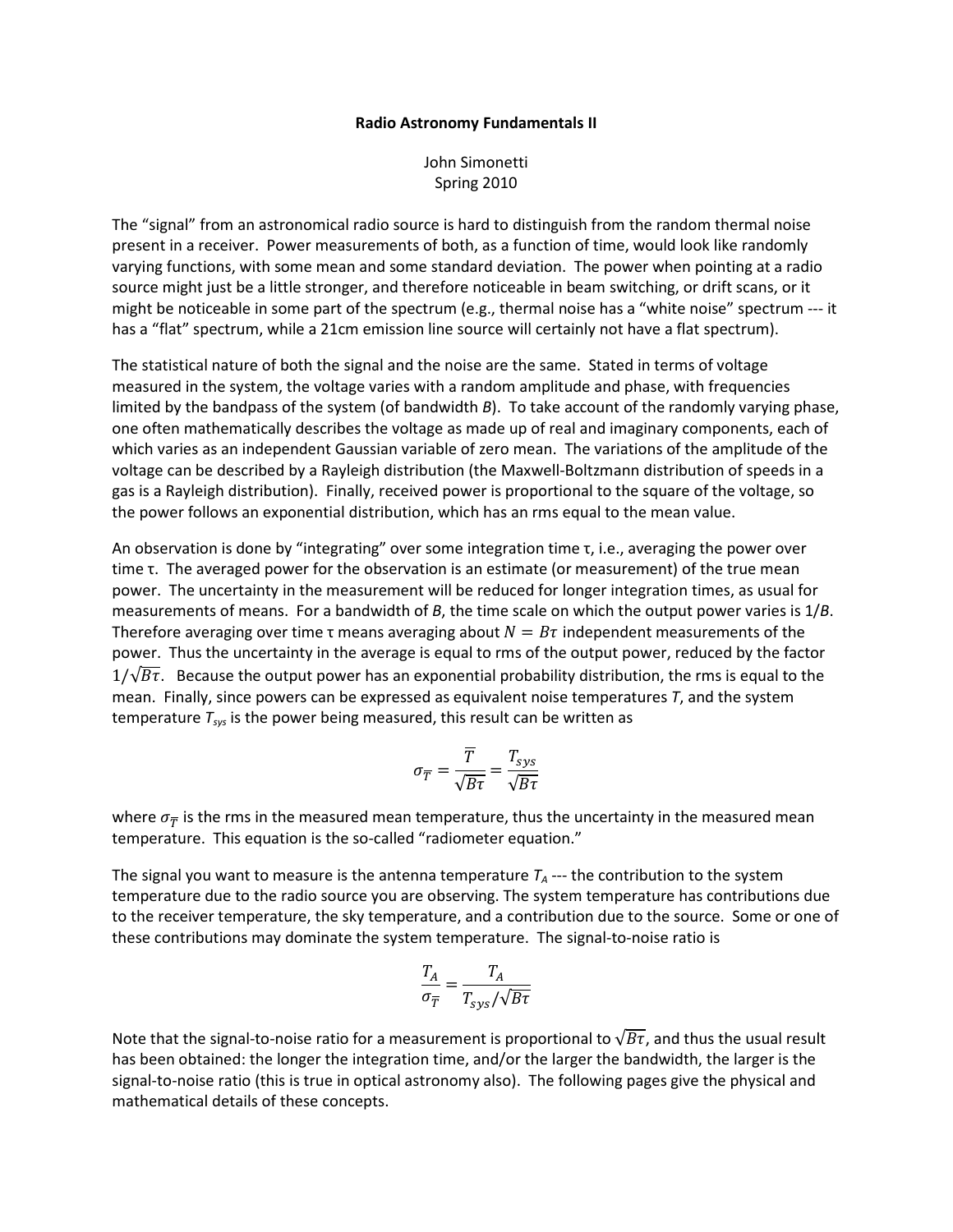$\frac{1}{2}$ Radio Astronomy Signal Detection and Noise As in all measurements, in optical astronomy or radio astronomy (or any grantitative science)the signal-to-noise ratio determines the "quality" of the measurement, or detection.

 $\label{eq:2.1} \mathcal{L}(\mathcal{L}^{\text{max}}_{\mathcal{L}}(\mathcal{L}^{\text{max}}_{\mathcal{L}}))\leq \mathcal{L}(\mathcal{L}^{\text{max}}_{\mathcal{L}}(\mathcal{L}^{\text{max}}_{\mathcal{L}}))$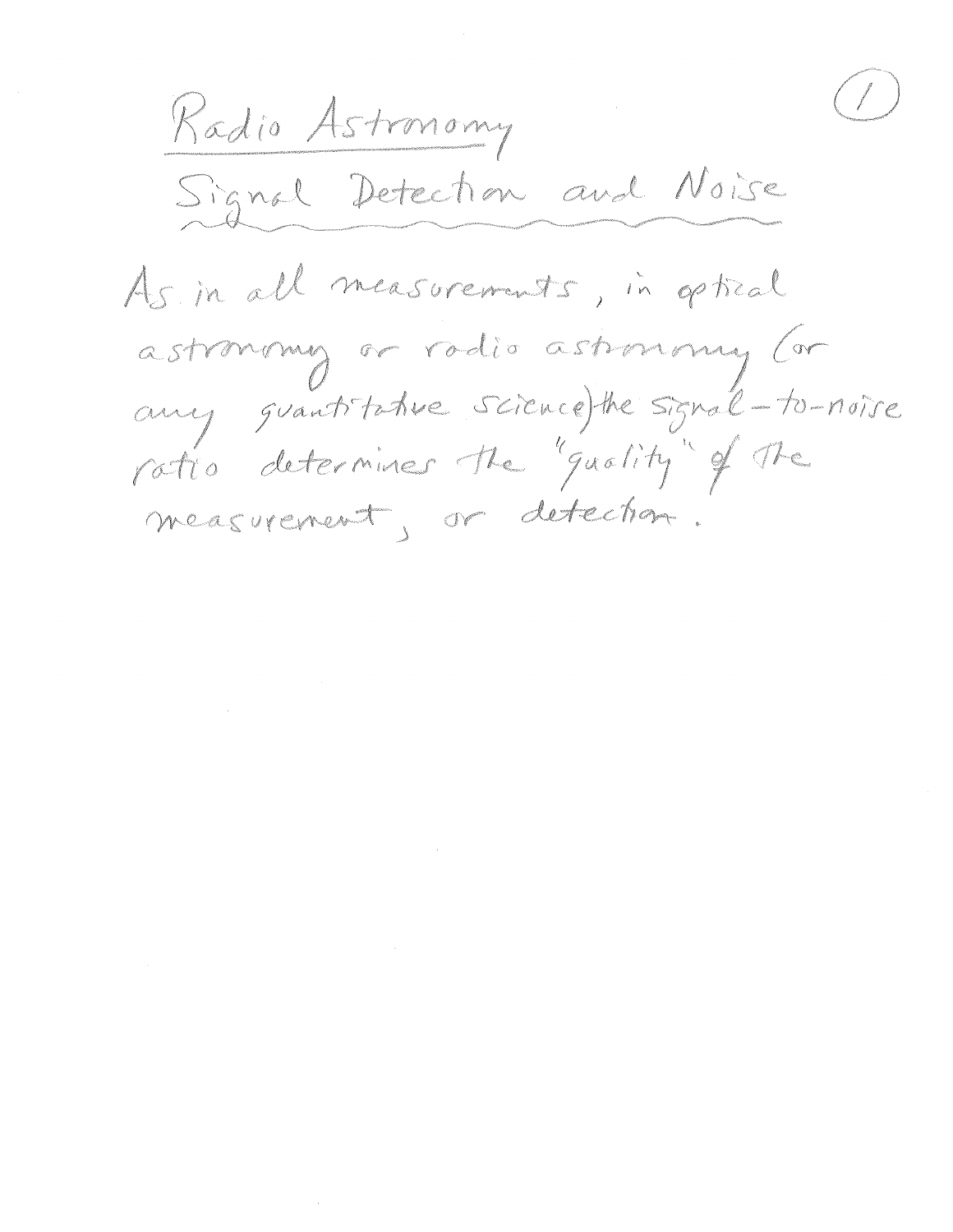$\begin{pmatrix} 2 \end{pmatrix}$ Radio Sound (in astronous)  $\sum_{n=0}^{\infty}$  collection of obscillators  $\Rightarrow$  EMwaves vandon anothers Thermal noise produced by receiver 2 samme sort of Thing How to distinguish the two? - beam switching avitt scans Spectrume details (thereal noise is "White " " flat speaknung) ... all these measure Pouver "ar "antenne temperative" de pour.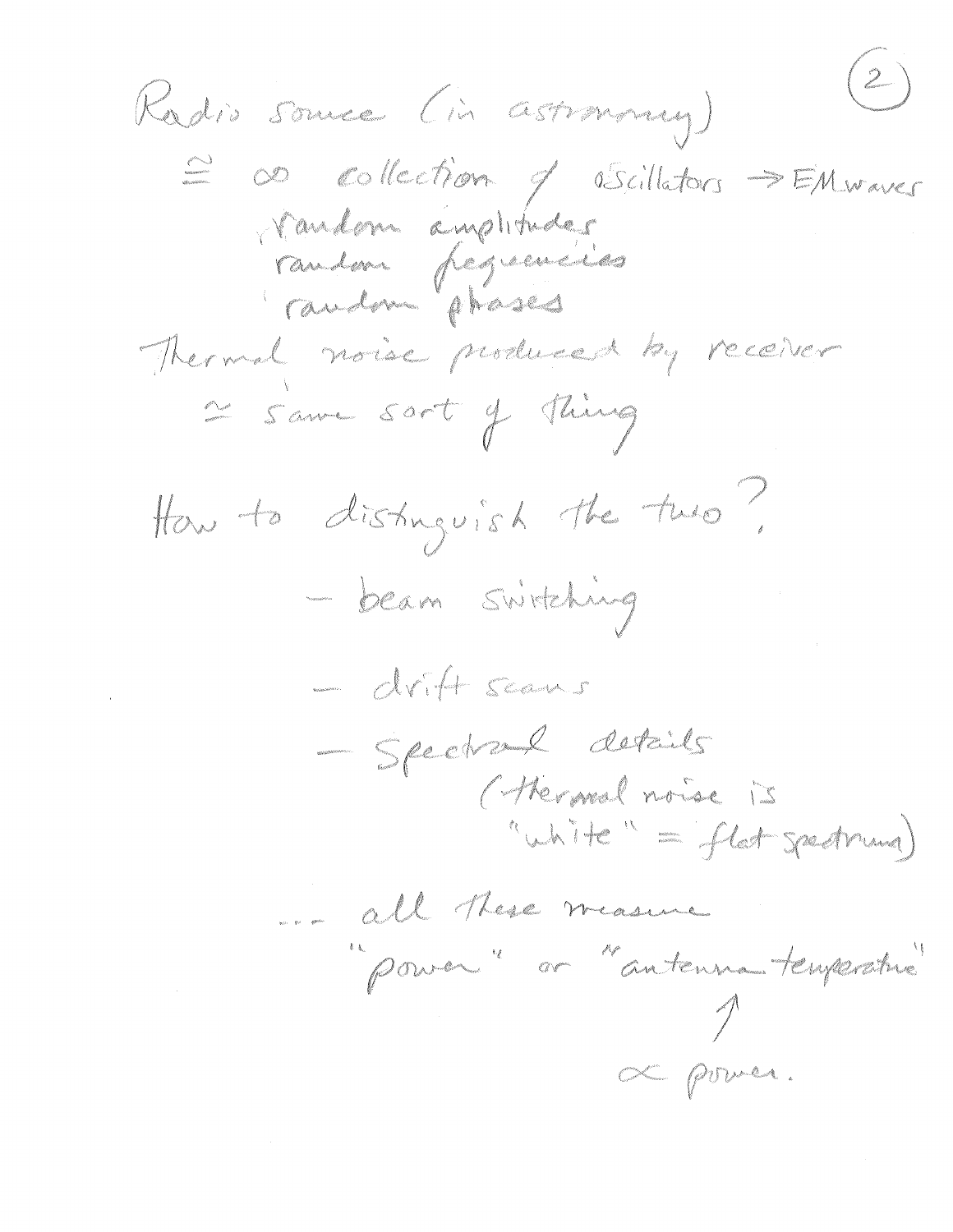$\left(\begin{array}{c} \mathbb{Z}^2 \ \mathbb{Z}^2 \end{array}\right)$ Antennas / receivers respond to VO Hangham which is converted to power by<br>Syraning ("square-law detector") Receiver set up le receive :  $V(f)$  $\mathcal{V}_{\varnothing}$ Le finite bandpas of bandwidth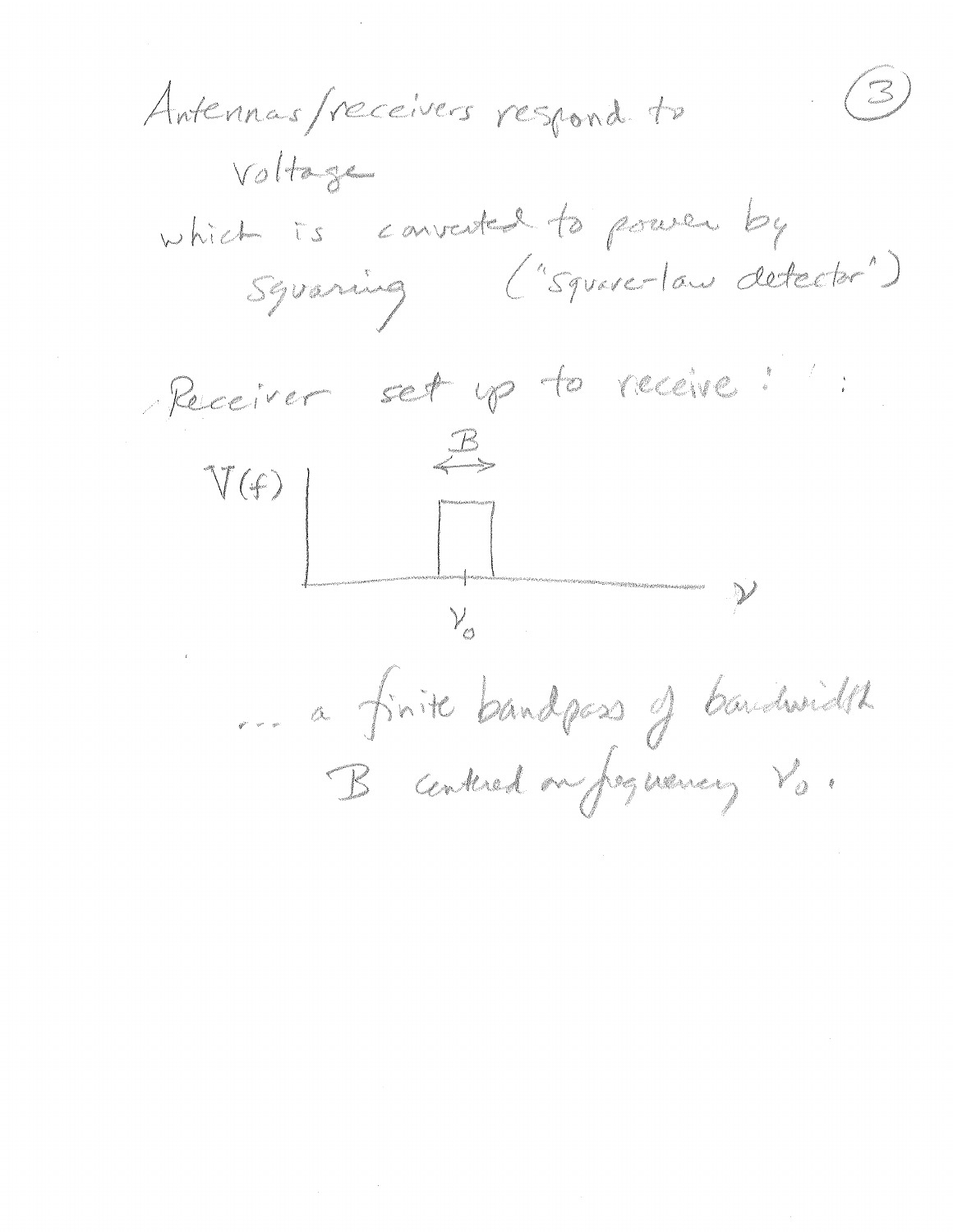Consider one frequency in The bandpass: Vo  $N_{\nu_{a}}(t) = V(t)[cos(2\pi\nu_{a}t + \phi(t))]$ <br>amplique danges in changes in time dranges in time,  $\sigma_{\gamma_{o}}(\underline{t}) = \mathbb{R}^{2} \left\{ \begin{array}{l} \text{if } \underline{t} \text{ is a } \end{array} \right\}$ where  $\frac{1}{2C(t)} = v_{real}(t) + i v_{imag}(t)$ 17 mag St. Both ved and ving voy randomly with a Gaussia distribution , e.g.  $P(v_{real}) = \frac{1}{\sigma \sqrt{2\pi}} \exp \left(-\frac{v_{real}}{2\sigma^2}\right)$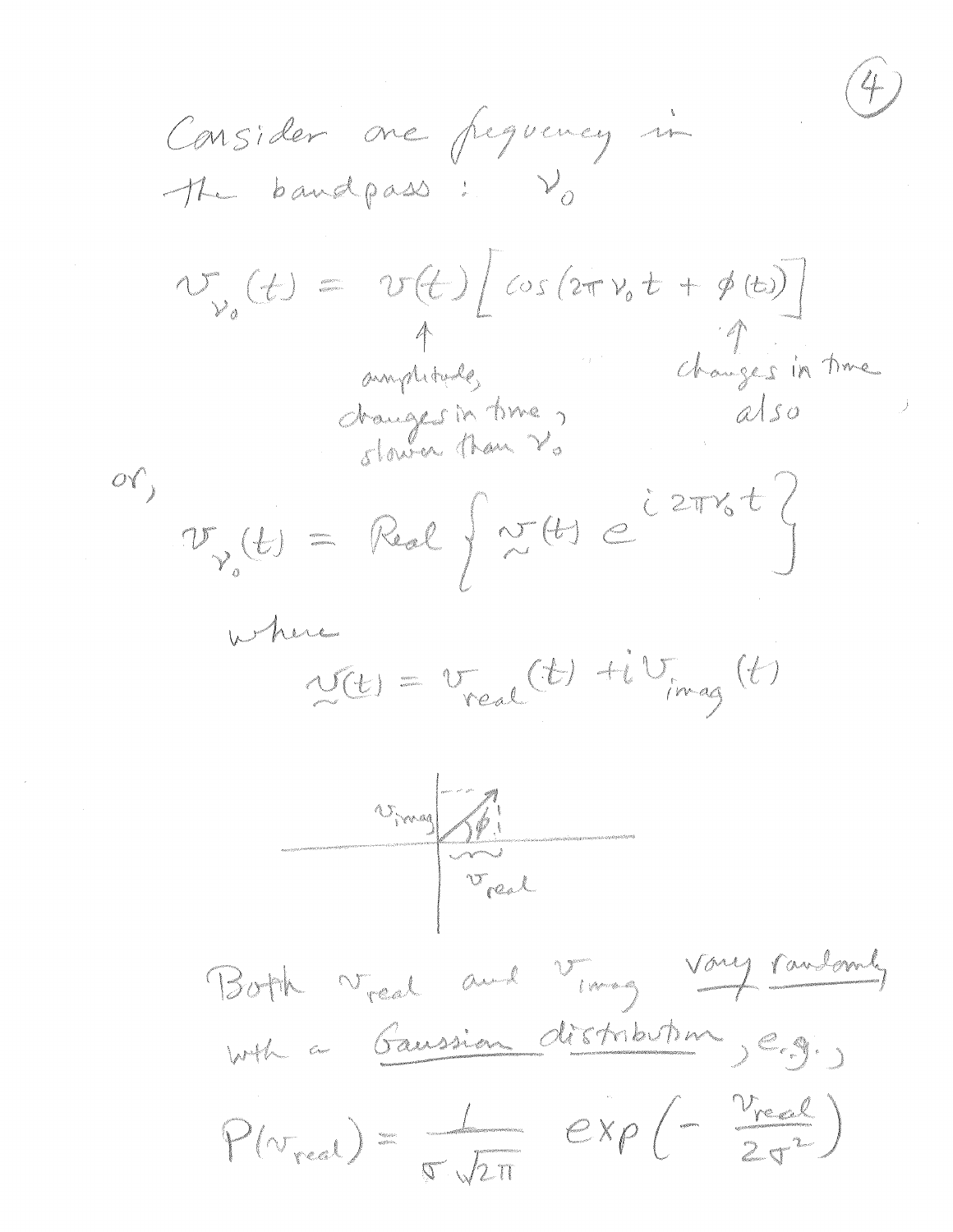*lock of* 
$$
U = \sqrt{v_{real} + v_{mag}}
$$
 (5)

\n
$$
P(v) = \frac{v}{\sqrt{2}} e^{-\frac{v^{2}/2}{(s_{max}^{2} ds)}}
$$
\n
$$
P(w) = \frac{v}{\sqrt{2}} e^{-\frac{v^{2}/2}{(s_{max}^{2} ds)}}
$$
\n
$$
P(w) = \frac{v_{max}^{2}}{\sqrt{2}} e^{-\frac{v_{max}^{2}}{2}} e^{-\frac{v_{max}^{2}}{2}} e^{-\frac{v_{max}^{2}}{2}} e^{-\frac{v_{max}^{2}}{2}}
$$
\n
$$
T = v^{2}(t) cos^{2}[2\pi v_{0}t + \cancel{v}(t)]
$$
\n
$$
= \frac{1}{2} v^{2}(t) [1 + cos 2(2\pi v_{0}t + \cancel{v}(t))]
$$
\n
$$
= \frac{1}{2} v^{2}(t) [1 + cos 2(2\pi v_{0}t + \cancel{v}(t))]
$$
\n
$$
= \frac{1}{2} v^{2}(t) [1 + cos 2(2\pi v_{0}t + \cancel{v}(t))]
$$
\n
$$
= \frac{1}{2} v^{2}(t) [1 + cos 2(2\pi v_{0}t + \cancel{v}(t))]
$$
\n
$$
= \frac{1}{2} (1 + cos 2\pi v_{0}t + \cancel{v}(t))
$$
\n
$$
= \frac{1}{2} (1 + cos 2\pi v_{0}t + \cancel{v}(t))
$$
\n
$$
= \frac{1}{2} (1 + cos 2\pi v_{0}t + \cancel{v}(t))
$$
\n
$$
= \frac{1}{2} (1 + cos 2\pi v_{0}t + \cancel{v}(t))
$$
\n
$$
= \frac{1}{2} (1 + cos 2\pi v_{0}t + \cancel{v}(t))
$$
\n
$$
= \frac{1}{2} (1 + cos 2\pi v_{0}t + \cancel{v}(t))
$$
\n
$$
= \frac{1}{2} (1 + cos 2\pi v_{0}t + \cancel{v}(t))
$$
\n
$$
= \frac{1}{2} (1 + cos 2\pi v_{0}t + \cancel{v}(t))
$$
\n
$$
= \frac{1}{2} (
$$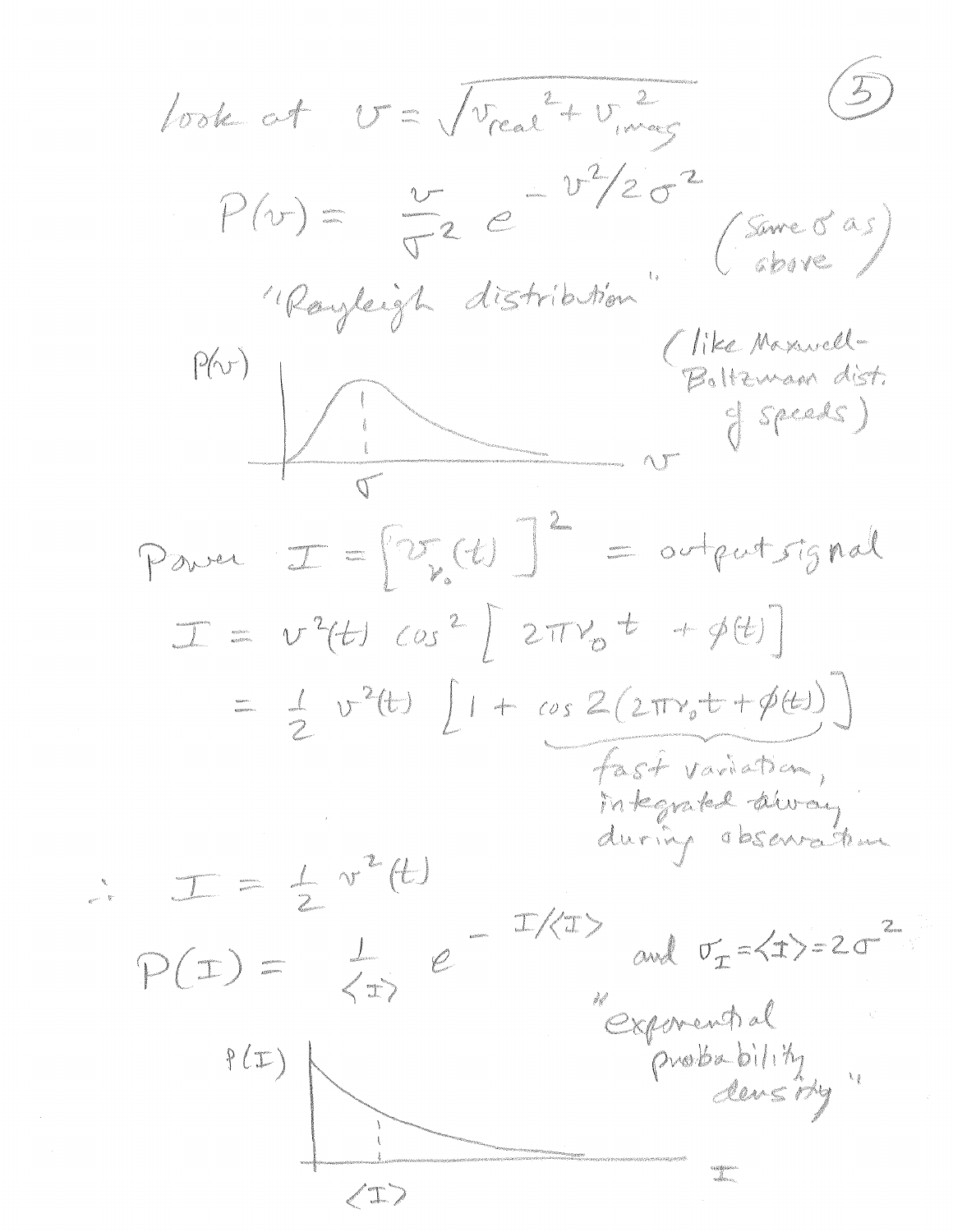$\vec{r}$ In neality, a range of fequencies contribute  $\Rightarrow \frac{1}{11} \sqrt{41444447}$ *mandal* de <mark>formanda</mark>  $\approx$  1/13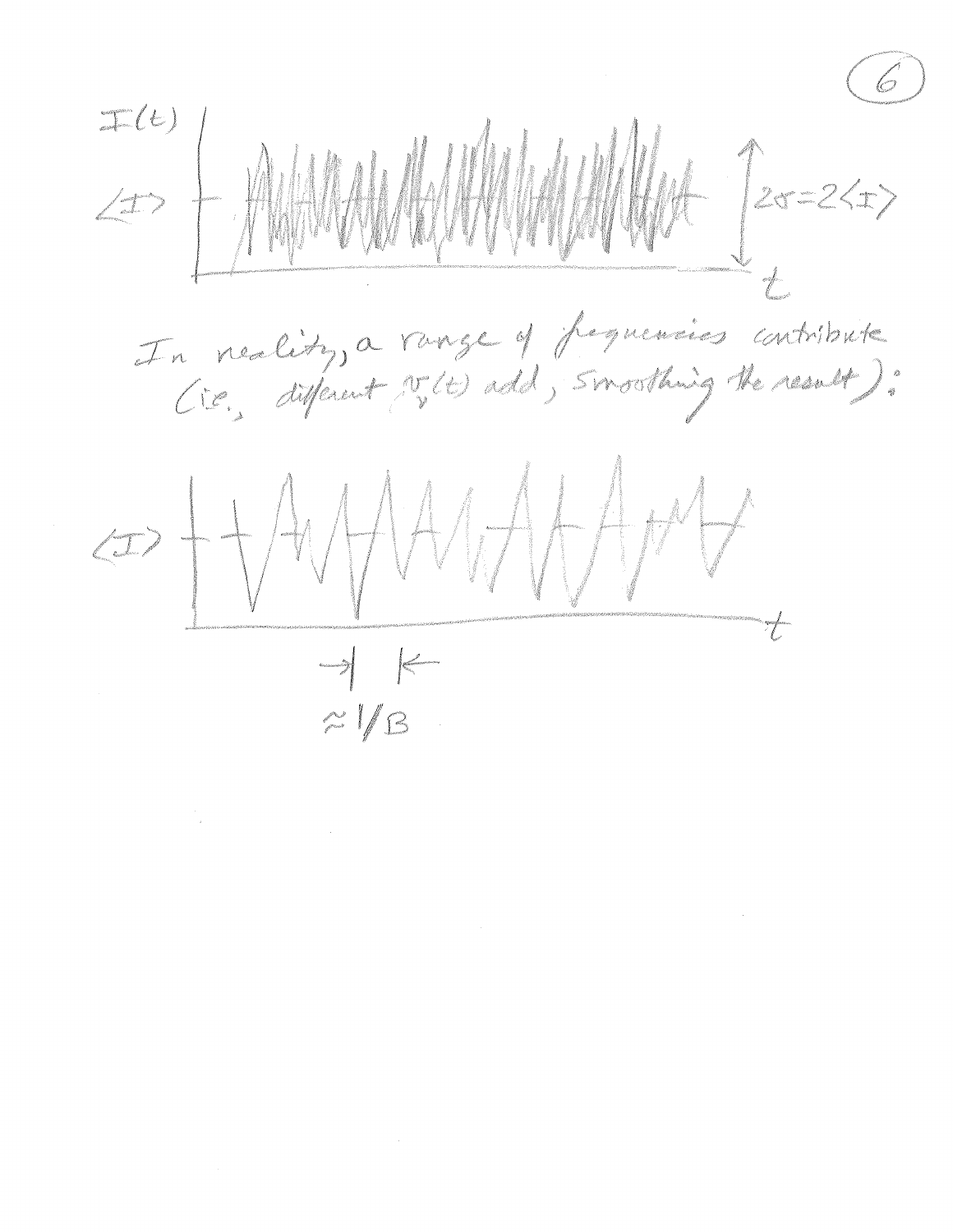An observation = au integration diver time 2 ? an an estimate of  $\langle x \rangle$  ste mean  $\begin{picture}(220,20) \put(0,0){\line(1,0){10}} \put(15,0){\line(1,0){10}} \put(15,0){\line(1,0){10}} \put(15,0){\line(1,0){10}} \put(15,0){\line(1,0){10}} \put(15,0){\line(1,0){10}} \put(15,0){\line(1,0){10}} \put(15,0){\line(1,0){10}} \put(15,0){\line(1,0){10}} \put(15,0){\line(1,0){10}} \put(15,0){\line(1,0){10}} \put(15,0){\line($ During time 2, there are  $N \simeq \frac{1}{\sqrt{B}} = \frac{B}{B}$ independent samples J de Matgo Therefore, uncertainty in estimate of LID Jean More Re where that last equality is deal to the nature of expandinal probability dist, ie., of = < ID.